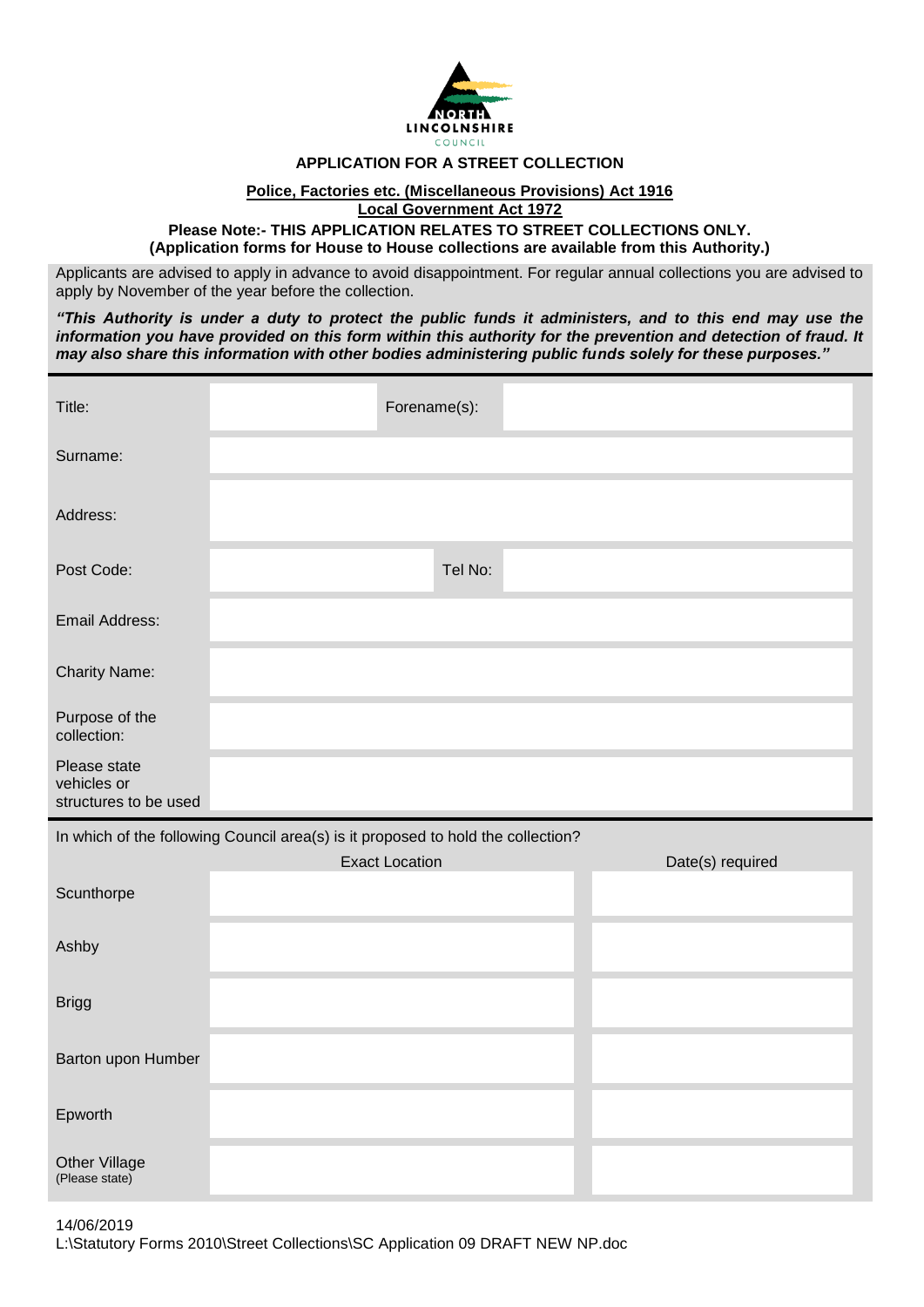| In anticipation that the required date may not be available, please list three alternatives                                                                    |     |                        |  |  |  |  |
|----------------------------------------------------------------------------------------------------------------------------------------------------------------|-----|------------------------|--|--|--|--|
|                                                                                                                                                                |     |                        |  |  |  |  |
| Number of collectors:                                                                                                                                          |     |                        |  |  |  |  |
| If the collection is to be associated with a special event, please give details:                                                                               |     |                        |  |  |  |  |
|                                                                                                                                                                |     |                        |  |  |  |  |
| Has a permit been refused in previous years?                                                                                                                   | Yes | <b>No</b>              |  |  |  |  |
| If yes, in which years?                                                                                                                                        |     |                        |  |  |  |  |
| State how the collection<br>will be made (e.g. collection<br>tins)                                                                                             |     |                        |  |  |  |  |
| Has the applicant been convicted of any crime or offence arising out of the promotion of a public charitable collection<br>or any offence involving dishonesty |     |                        |  |  |  |  |
|                                                                                                                                                                | Yes | <b>No</b>              |  |  |  |  |
| <b>Give details</b>                                                                                                                                            |     |                        |  |  |  |  |
| <b>Head Office Address:</b>                                                                                                                                    |     |                        |  |  |  |  |
| Post Code:                                                                                                                                                     |     | <b>Charity Number:</b> |  |  |  |  |
| Secretary Name:                                                                                                                                                |     |                        |  |  |  |  |
| Address:                                                                                                                                                       |     |                        |  |  |  |  |
| Post Code:                                                                                                                                                     |     |                        |  |  |  |  |
| <b>Treasurer Name:</b>                                                                                                                                         |     |                        |  |  |  |  |
| Address:                                                                                                                                                       |     |                        |  |  |  |  |
| Post Code:                                                                                                                                                     |     |                        |  |  |  |  |